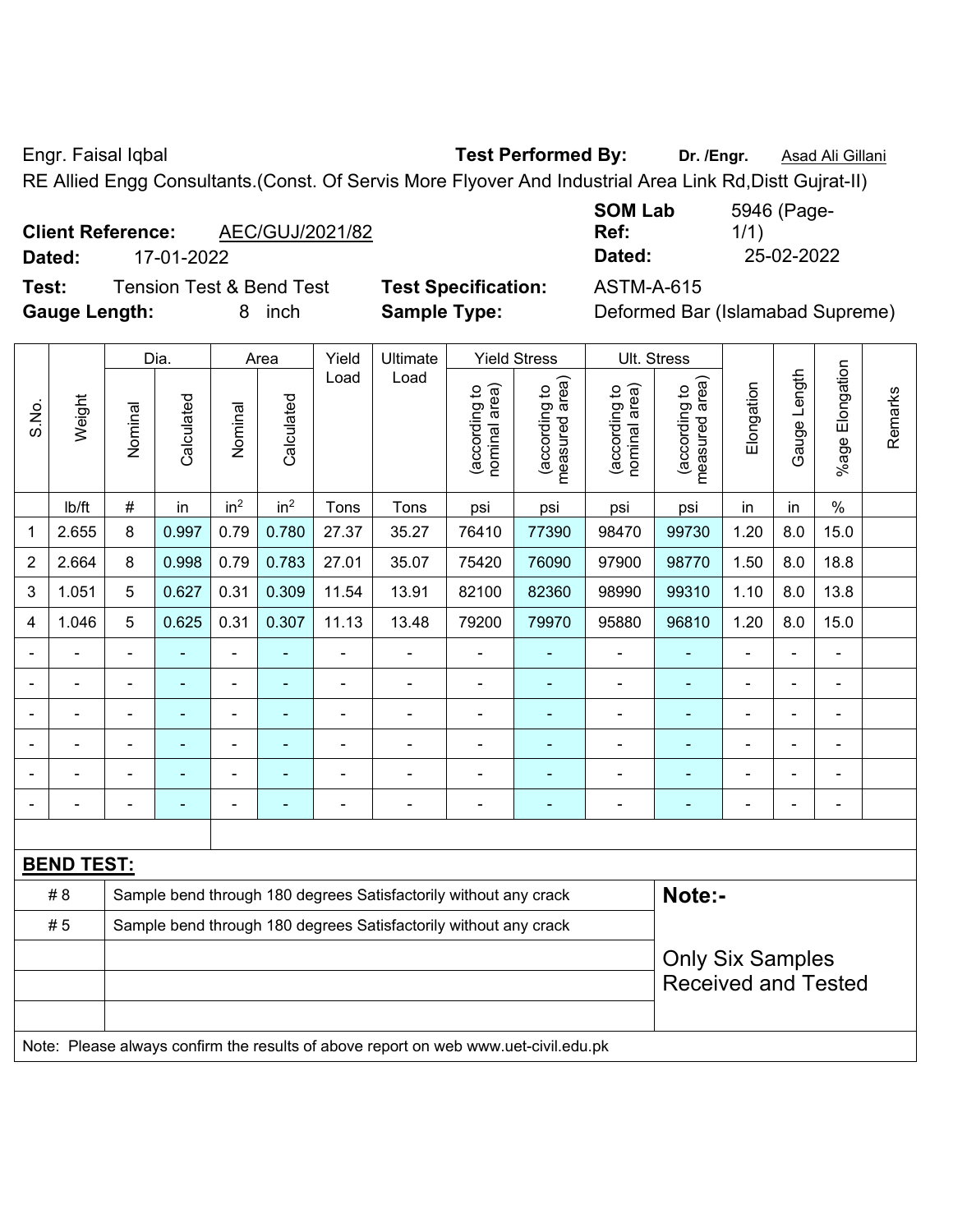Asif Shahzad **Test Performed By:** Dr. /Engr. **Asad Ali Gillani** 

APE Building Section DHA Gujranwala.Const. Of Villas (Block-B)

| <b>Client Reference:</b> | 111/3/APE Bldge/Gen/12 |
|--------------------------|------------------------|
|                          |                        |

**Dated:** 24-02-2022 **Dated:** 25-02-2022 **Test:** Tension Test & Bend Test **Test Specification:** ASTM-A-615

| <b>SOM Lab</b> | 5947 (Page- |
|----------------|-------------|
| Ref:           | 1/1)        |
| Dated:         | 25-02-2022  |

**Gauge Length:** 8 inch **Sample Type:** Deformed Bar (Amreli Steel)

|                              |                   |                          | Dia.           |                 | Area            | Yield          | Ultimate                                                                            |                                | <b>Yield Stress</b>             | Ult. Stress                    |                                 |                          |                |                    |         |
|------------------------------|-------------------|--------------------------|----------------|-----------------|-----------------|----------------|-------------------------------------------------------------------------------------|--------------------------------|---------------------------------|--------------------------------|---------------------------------|--------------------------|----------------|--------------------|---------|
| S.No.                        | Weight            | Nominal                  | Calculated     | Nominal         | Calculated      | Load           | Load                                                                                | nominal area)<br>(according to | (according to<br>measured area) | nominal area)<br>(according to | measured area)<br>(according to | Elongation               | Gauge Length   | Elongation<br>%age | Remarks |
|                              | lb/ft             | $\#$                     | in             | in <sup>2</sup> | in <sup>2</sup> | Tons           | Tons                                                                                | psi                            | psi                             | psi                            | psi                             | in                       | in             | $\%$               |         |
| 1                            | 1.516             | $\,6$                    | 0.754          | 0.44            | 0.446           | 16.62          | 20.71                                                                               | 83290                          | 82170                           | 103830                         | 102430                          | 1.30                     | 8.0            | 16.3               |         |
| 2                            | 1.516             | 6                        | 0.754          | 0.44            | 0.446           | 16.69          | 20.74                                                                               | 83640                          | 82520                           | 103980                         | 102580                          | 1.30                     | 8.0            | 16.3               |         |
| 3                            | 0.596             | $\overline{4}$           | 0.472          | 0.20            | 0.175           | 6.88           | 7.72                                                                                | 75880                          | 86720                           | 85100                          | 97250                           | 1.00                     | 8.0            | 12.5               |         |
| 4                            | 0.598             | 4                        | 0.473          | 0.20            | 0.176           | 6.42           | 8.02                                                                                | 70820                          | 80480                           | 88470                          | 100530                          | 1.00                     | 8.0            | 12.5               |         |
| $\qquad \qquad \blacksquare$ |                   | $\blacksquare$           | $\blacksquare$ | ÷,              | ÷               | $\blacksquare$ | Ē,                                                                                  | $\frac{1}{2}$                  | $\blacksquare$                  | $\blacksquare$                 | $\blacksquare$                  | ÷                        | ÷,             | $\blacksquare$     |         |
|                              |                   | $\blacksquare$           | ä,             | $\blacksquare$  | $\blacksquare$  | ä,             | $\overline{\phantom{0}}$                                                            | $\blacksquare$                 | ۰                               | $\blacksquare$                 | $\blacksquare$                  | $\overline{a}$           | L,             | $\blacksquare$     |         |
|                              | $\blacksquare$    | $\blacksquare$           | ÷              | ÷,              | ÷               | $\blacksquare$ | $\overline{\phantom{0}}$                                                            | $\blacksquare$                 | $\blacksquare$                  |                                | $\overline{\phantom{a}}$        | $\overline{a}$           | $\blacksquare$ | $\blacksquare$     |         |
|                              |                   |                          |                | $\blacksquare$  |                 | ÷,             | ÷.                                                                                  | $\blacksquare$                 | ۰                               |                                | $\blacksquare$                  |                          |                | $\blacksquare$     |         |
|                              |                   |                          |                |                 |                 |                |                                                                                     |                                | ÷                               |                                |                                 |                          |                |                    |         |
| $\blacksquare$               |                   | $\overline{\phantom{0}}$ | $\blacksquare$ | $\overline{a}$  | ۳               | $\blacksquare$ | $\overline{\phantom{0}}$                                                            | -                              | ۰                               | -                              | $\overline{a}$                  | $\overline{\phantom{a}}$ | $\blacksquare$ | $\blacksquare$     |         |
|                              |                   |                          |                |                 |                 |                |                                                                                     |                                |                                 |                                |                                 |                          |                |                    |         |
|                              | <b>BEND TEST:</b> |                          |                |                 |                 |                |                                                                                     |                                |                                 |                                |                                 |                          |                |                    |         |
|                              | #6                |                          |                |                 |                 |                | Sample bend through 180 degrees Satisfactorily without any crack                    |                                |                                 |                                | Note:-                          |                          |                |                    |         |
|                              | #4                |                          |                |                 |                 |                | Sample bend through 180 degrees Satisfactorily without any crack                    |                                |                                 |                                |                                 |                          |                |                    |         |
|                              |                   | <b>Only Six Samples</b>  |                |                 |                 |                |                                                                                     |                                |                                 |                                |                                 |                          |                |                    |         |
|                              |                   |                          |                |                 |                 |                |                                                                                     |                                |                                 |                                | <b>Received and Tested</b>      |                          |                |                    |         |
|                              |                   |                          |                |                 |                 |                |                                                                                     |                                |                                 |                                |                                 |                          |                |                    |         |
|                              |                   |                          |                |                 |                 |                | Note: Please always confirm the results of above report on web www.uet-civil.edu.pk |                                |                                 |                                |                                 |                          |                |                    |         |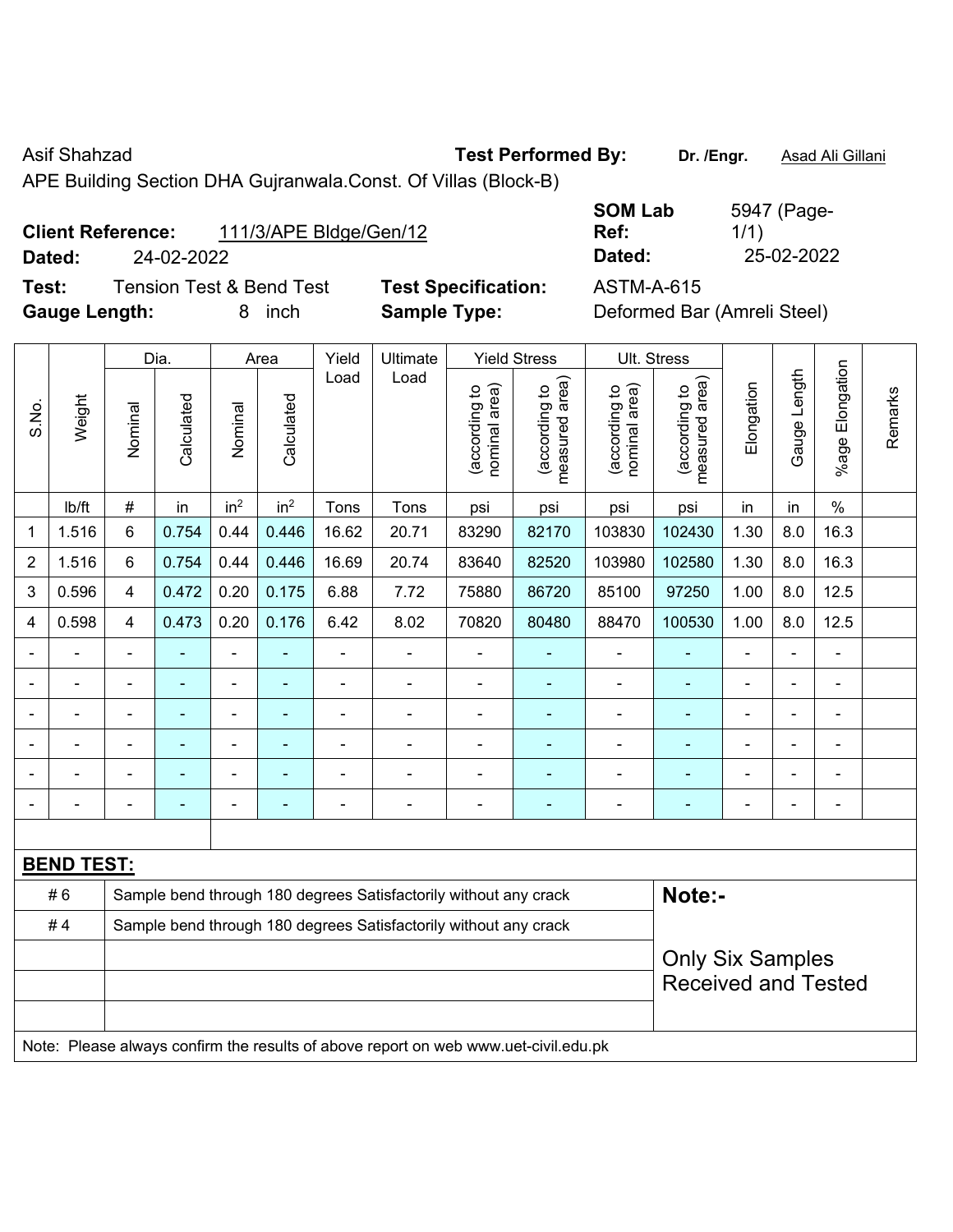Muhammad Irfan **Test Performed By:** Dr. /Engr. **Asad Ali Gillani** Assembly Dr. /Engr. **Asad Ali Gillani** 

Project Engr.Sector-G DHA Gujranwala.( Deputy General Manager(Works0 HRL,GHA Gwa)

| <b>Client Reference:</b> |            | 111/15/PE/RS/Pkg-1/112 |
|--------------------------|------------|------------------------|
| Dated:                   | 24-02-2022 |                        |

**Test:** Tension Test & Bend Test **Test Specification:** ASTM-A-615 **Gauge Length:** 8 inch **Sample Type:** Deformed Bar (Batala Steel)

**SOM Lab Ref:**  5948 (Page-1/1) **Dated:** 24-02-2022 **Dated:** 25-02-2022

|                          |                      |                           | Dia.           |                    | Area            | Yield                    | Ultimate                                                                            |                                | <b>Yield Stress</b>             | <b>Ult. Stress</b>             |                                 |                            |                |                 |         |
|--------------------------|----------------------|---------------------------|----------------|--------------------|-----------------|--------------------------|-------------------------------------------------------------------------------------|--------------------------------|---------------------------------|--------------------------------|---------------------------------|----------------------------|----------------|-----------------|---------|
| S.No.                    | Weight               | Nominal                   | Calculated     | Nominal            | Calculated      | Load                     | Load                                                                                | nominal area)<br>(according to | measured area)<br>(according to | nominal area)<br>(according to | measured area)<br>(according to | Elongation                 | Gauge Length   | %age Elongation | Remarks |
|                          | lb/ft                | $\#$                      | in             | in <sup>2</sup>    | in <sup>2</sup> | Tons                     | Tons                                                                                | psi                            | psi                             | psi                            | psi                             | in                         | in             | $\%$            |         |
| 1                        | 3.322                | 9                         | 1.115          | 1.00               | 0.976           | 29.53                    | 42.43                                                                               | 65130                          | 66730                           | 93570                          | 95870                           | 1.30                       | 8.0            | 16.3            |         |
| 2                        | 3.300                | 9                         | 1.111          | 1.00               | 0.970           | 30.14                    | 42.38                                                                               | 66480                          | 68540                           | 93460                          | 96350                           | 1.40                       | 8.0            | 17.5            |         |
| $\blacksquare$           |                      | $\blacksquare$            | ÷,             | $\blacksquare$     | ÷,              | $\blacksquare$           | ÷                                                                                   | $\blacksquare$                 | ۰                               | $\overline{\phantom{a}}$       | ä,                              | ÷,                         | ÷,             | $\blacksquare$  |         |
| $\blacksquare$           | $\blacksquare$       | $\blacksquare$            | $\blacksquare$ | $\blacksquare$     | $\blacksquare$  | $\blacksquare$           | $\blacksquare$                                                                      | $\blacksquare$                 | Ξ                               | $\blacksquare$                 | $\blacksquare$                  | $\blacksquare$             | ÷,             | $\blacksquare$  |         |
|                          |                      | $\blacksquare$            | $\blacksquare$ | $\blacksquare$     | ä,              | L.                       | ÷                                                                                   | $\blacksquare$                 | $\blacksquare$                  | ÷                              |                                 |                            | $\blacksquare$ | $\blacksquare$  |         |
|                          |                      |                           |                | $\blacksquare$     | ۰<br>۰          |                          |                                                                                     |                                |                                 |                                |                                 |                            | $\blacksquare$ |                 |         |
|                          |                      | $\blacksquare$            |                | ä,<br>ä,<br>٠<br>۰ |                 |                          |                                                                                     |                                |                                 |                                |                                 |                            |                |                 |         |
|                          |                      | $\blacksquare$            | $\blacksquare$ | ä,                 |                 |                          |                                                                                     | $\blacksquare$                 |                                 |                                | $\blacksquare$                  | ÷                          | $\blacksquare$ | $\blacksquare$  |         |
| $\overline{\phantom{0}}$ |                      | $\blacksquare$            | $\blacksquare$ | $\blacksquare$     | ÷               | Ē,                       | $\blacksquare$                                                                      | $\blacksquare$                 | ۰                               | $\overline{a}$                 | $\blacksquare$                  | ۰                          | $\blacksquare$ | $\blacksquare$  |         |
|                          |                      | $\blacksquare$            | $\blacksquare$ | $\blacksquare$     |                 |                          |                                                                                     | $\blacksquare$                 | ۰                               | $\overline{\phantom{a}}$       |                                 | ۰                          | $\blacksquare$ | $\blacksquare$  |         |
|                          | <b>Witnessed By:</b> |                           |                |                    |                 | M. Azam (Lab Technician) |                                                                                     |                                |                                 |                                |                                 |                            |                |                 |         |
|                          | <b>BEND TEST:</b>    |                           |                |                    |                 |                          |                                                                                     |                                |                                 |                                |                                 |                            |                |                 |         |
|                          | #9                   |                           |                |                    |                 |                          | Sample bend through 180 degrees Satisfactorily without any crack                    |                                |                                 |                                | Note:-                          |                            |                |                 |         |
|                          |                      |                           |                |                    |                 |                          |                                                                                     |                                |                                 |                                |                                 |                            |                |                 |         |
|                          |                      | <b>Only Three Samples</b> |                |                    |                 |                          |                                                                                     |                                |                                 |                                |                                 |                            |                |                 |         |
|                          |                      |                           |                |                    |                 |                          |                                                                                     |                                |                                 |                                |                                 | <b>Received and Tested</b> |                |                 |         |
|                          |                      |                           |                |                    |                 |                          |                                                                                     |                                |                                 |                                |                                 |                            |                |                 |         |
|                          |                      |                           |                |                    |                 |                          | Note: Please always confirm the results of above report on web www.uet-civil.edu.pk |                                |                                 |                                |                                 |                            |                |                 |         |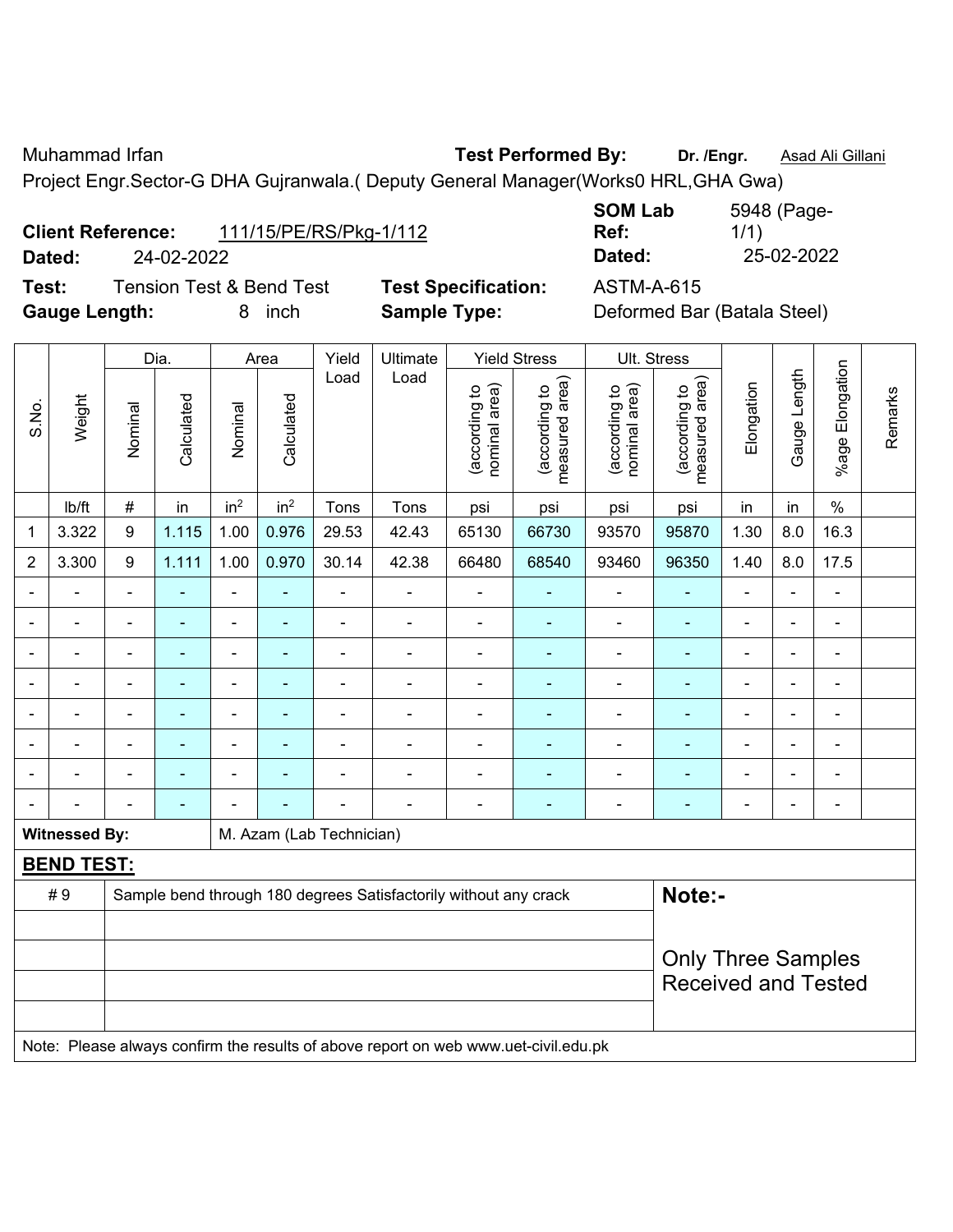Tahir Mehmood **Test Performed By: Dr. /Engr.** Asad Ali Gillani

CE Zaitoon,New Lahore city,(Construction Of 27 Com Plaza Ph-III NLC)

| <b>Client Reference:</b> |            | NLC/CE/Const/029 |
|--------------------------|------------|------------------|
| Dated:                   | 21-02-2022 |                  |

**Test:** Tension Test & Bend Test **Test Specification:** ASTM-A-615 **Gauge Length:** 8 inch **Sample Type:** Deformed Bar ( Batala Steel )

**SOM Lab Ref:**  5949 (Page-1/1) **Dated:** 21-02-2022 **Dated:** 25-02-2022

|                |                   |                                                                  | Dia.           |                 | Area            | Yield          | Ultimate                                                                            |                                | <b>Yield Stress</b>             |                                | Ult. Stress                        |                          |                |                 |         |
|----------------|-------------------|------------------------------------------------------------------|----------------|-----------------|-----------------|----------------|-------------------------------------------------------------------------------------|--------------------------------|---------------------------------|--------------------------------|------------------------------------|--------------------------|----------------|-----------------|---------|
| S.No.          | Weight            | Nominal                                                          | Calculated     | Nominal         | Calculated      | Load           | Load                                                                                | nominal area)<br>(according to | (according to<br>measured area) | nominal area)<br>(according to | area)<br>(according to<br>measured | Elongation               | Gauge Length   | %age Elongation | Remarks |
|                | lb/ft             | #                                                                | in             | in <sup>2</sup> | in <sup>2</sup> | Tons           | Tons                                                                                | psi                            | psi                             | psi                            | psi                                | in                       | in             | $\frac{0}{0}$   |         |
| 1              | 2.629             | 8                                                                | 0.992          | 0.79            | 0.773           | 23.52          | 35.34                                                                               | 65650                          | 67100                           | 98660                          | 100830                             | 1.20                     | 8.0            | 15.0            |         |
| $\overline{2}$ | 2.639             | 8                                                                | 0.994          | 0.79            | 0.776           | 23.72          | 35.85                                                                               | 66220                          | 67420                           | 100090                         | 101890                             | 1.20                     | 8.0            | 15.0            |         |
| 3              | 1.456             | 6                                                                | 0.738          | 0.44            | 0.428           | 12.33          | 18.17                                                                               | 61830                          | 63560                           | 91050                          | 93610                              | 1.30                     | 8.0            | 16.3            |         |
| 4              | 1.524             | 6                                                                | 0.755          | 0.44            | 0.448           | 12.92          | 18.76                                                                               | 64740                          | 63580                           | 94020                          | 92340                              | 1.60                     | 8.0            | 20.0            |         |
| 5              | 0.656             | 4                                                                | 0.496          | 0.20            | 0.193           | 6.19           | 8.38                                                                                | 68230                          | 70710                           | 92400                          | 95750                              | 1.30                     | 8.0            | 16.3            |         |
| 6              | 0.646             | 4                                                                | 0.492          | 0.20            | 0.190           | 6.19           | 8.41                                                                                | 68230                          | 71830                           | 92740                          | 97620                              | 1.20                     | 8.0            | 15.0            |         |
|                |                   | $\blacksquare$                                                   | $\blacksquare$ | ÷,              | $\blacksquare$  | ÷,             | $\blacksquare$                                                                      | $\blacksquare$                 | ÷,                              | ä,                             | ÷                                  | $\overline{\phantom{a}}$ | ä,             | ä,              |         |
|                |                   | $\blacksquare$                                                   | ÷,             | ÷,              | $\blacksquare$  | $\blacksquare$ | $\blacksquare$                                                                      | ÷,                             | ÷                               | $\blacksquare$                 | ÷                                  | -                        | $\blacksquare$ | $\blacksquare$  |         |
|                |                   |                                                                  |                | ÷               |                 | $\blacksquare$ | $\blacksquare$                                                                      | L,                             | $\blacksquare$                  |                                | $\blacksquare$                     | ÷                        | $\blacksquare$ |                 |         |
|                |                   |                                                                  |                |                 | ÷               |                |                                                                                     | ÷                              | $\overline{\phantom{0}}$        |                                | $\overline{\phantom{0}}$           | ۰                        | $\blacksquare$ |                 |         |
|                |                   |                                                                  |                |                 |                 |                |                                                                                     |                                |                                 |                                |                                    |                          |                |                 |         |
|                | <b>BEND TEST:</b> |                                                                  |                |                 |                 |                |                                                                                     |                                |                                 |                                |                                    |                          |                |                 |         |
|                | #8                |                                                                  |                |                 |                 |                | Sample bend through 180 degrees Satisfactorily without any crack                    |                                |                                 |                                | Note:-                             |                          |                |                 |         |
|                | #6                |                                                                  |                |                 |                 |                | Sample bend through 180 degrees Satisfactorily without any crack                    |                                |                                 |                                |                                    |                          |                |                 |         |
|                | #4                | Sample bend through 180 degrees Satisfactorily without any crack |                |                 |                 |                |                                                                                     |                                |                                 |                                | <b>Only Nine Samples</b>           |                          |                |                 |         |
|                |                   |                                                                  |                |                 |                 |                |                                                                                     |                                |                                 |                                | <b>Received and Tested</b>         |                          |                |                 |         |
|                |                   |                                                                  |                |                 |                 |                |                                                                                     |                                |                                 |                                |                                    |                          |                |                 |         |
|                |                   |                                                                  |                |                 |                 |                | Note: Please always confirm the results of above report on web www.uet-civil.edu.pk |                                |                                 |                                |                                    |                          |                |                 |         |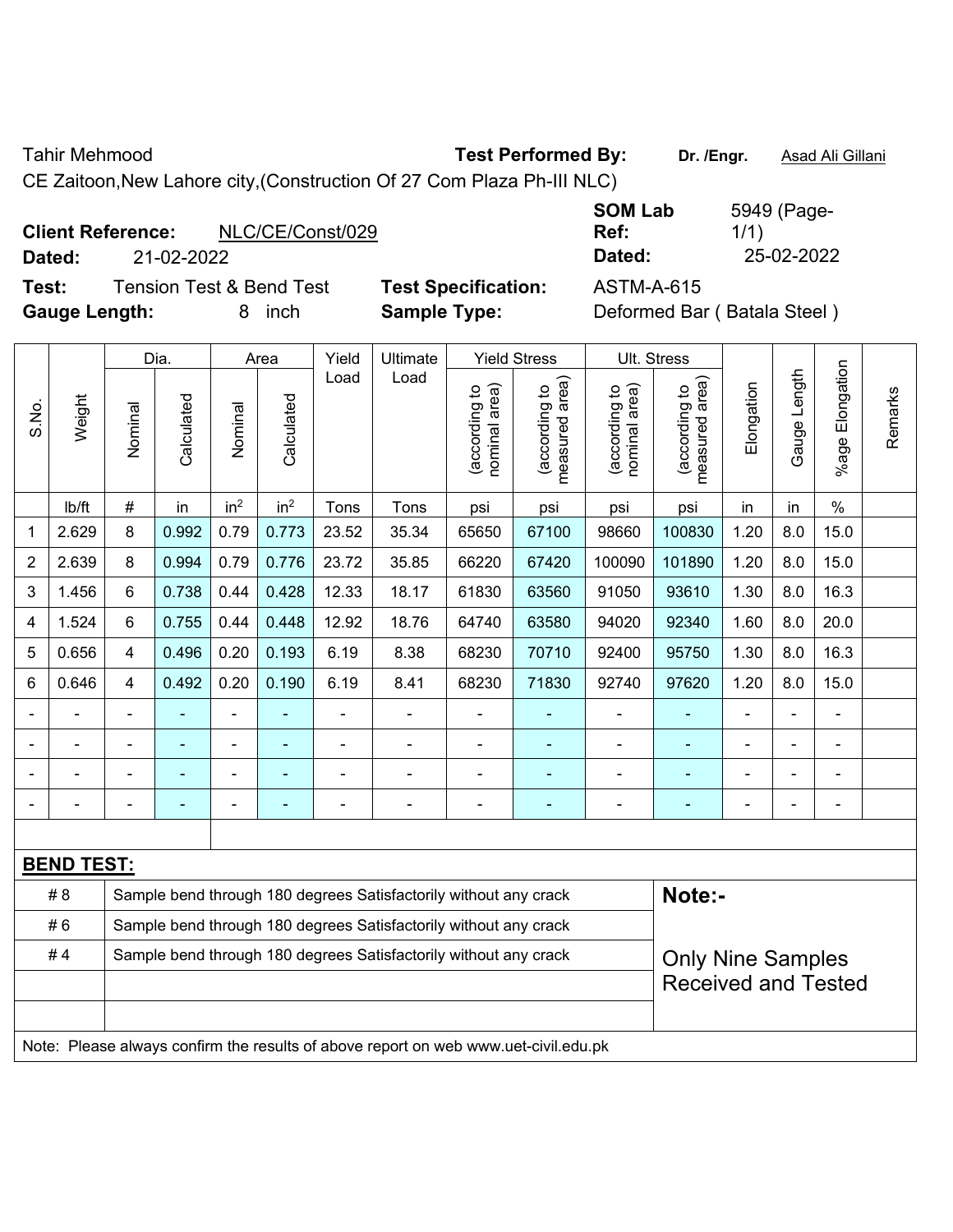Muhammad Nasim **Test Performed By: Dr. /Engr.** Asad Ali Gillani

AE B&R For GE(Army)-II LRC Lahore.(Const. Of 1 X 128 Men SM Bk,15 MP,11 Div Lhr)

| <b>Client Reference:</b> |                                     | 6003/60/E6 |                            | <b>SOM Lab</b><br>Ref: | 5951 (Page-<br>1a/1 |
|--------------------------|-------------------------------------|------------|----------------------------|------------------------|---------------------|
| Dated:                   | 24-02-2022                          |            |                            | Dated:                 | 25-02-2022          |
| Test:                    | <b>Tension Test &amp; Bend Test</b> |            | <b>Test Specification:</b> | <b>ASTM-A-615</b>      |                     |
| <b>Gauge Length:</b>     |                                     | inch<br>8. | <b>Sample Type:</b>        | Deformed Bar           |                     |

|                |                   |                                                                                                | Dia.       |                 | Area                     | Yield          | Ultimate                                                                            |                                | <b>Yield Stress</b>             |                                | Ult. Stress                        |            |                   |                    |         |
|----------------|-------------------|------------------------------------------------------------------------------------------------|------------|-----------------|--------------------------|----------------|-------------------------------------------------------------------------------------|--------------------------------|---------------------------------|--------------------------------|------------------------------------|------------|-------------------|--------------------|---------|
| S.No.          | Weight            | Nominal                                                                                        | Calculated | Nominal         | Calculated               | Load           | Load                                                                                | nominal area)<br>(according to | measured area)<br>(according to | (according to<br>nominal area) | area)<br>(according to<br>measured | Elongation | Length<br>Gauge I | Elongation<br>%age | Remarks |
|                | lb/ft             | $\#$                                                                                           | in         | in <sup>2</sup> | in <sup>2</sup>          | Tons           | Tons                                                                                | psi                            | psi                             | psi                            | psi                                | in         | in                | $\%$               |         |
| 1              | 2.674             | 8                                                                                              | 1.000      | 0.79            | 0.786                    | 23.87          | 38.58                                                                               | 66650                          | 66990                           | 107710                         | 108260                             | 1.40       | 8.0               | 17.5               |         |
| $\overline{2}$ | 2.632             | 8                                                                                              | 0.992      | 0.79            | 0.773                    | 23.65          | 37.33                                                                               | 66020                          | 67480                           | 104210                         | 106510                             | 1.50       | 8.0               | 18.8               |         |
| 3              | 1.500             | 6                                                                                              | 0.749      | 0.44            | 0.441                    | 14.09          | 22.12                                                                               | 70620                          | 70460                           | 110880                         | 110630                             | 1.30       | 8.0               | 16.3               |         |
| 4              | 1.520             | 6                                                                                              | 0.754      | 0.44            | 0.447                    | 14.17          | 22.27                                                                               | 71020                          | 69910                           | 111640                         | 109890                             | 1.30       | 8.0               | 16.3               |         |
| 5              | 0.984             | 5                                                                                              | 0.607      | 0.31            | 0.289                    | 9.12           | 14.37                                                                               | 64910                          | 69630                           | 102260                         | 109690                             | 1.10       | 8.0               | 13.8               |         |
| 6              | 0.989             | 5                                                                                              | 0.609      | 0.31            | 0.291                    | 9.25           | 14.42                                                                               | 65780                          | 70070                           | 102620                         | 109320                             | 1.10       | 8.0               | 13.8               |         |
| $\overline{7}$ | 0.641             | $\overline{4}$                                                                                 | 0.489      | 0.20            | 0.188                    | 6.27           | 9.53                                                                                | 69130                          | 73550                           | 105100                         | 111810                             | 1.10       | 8.0               | 13.8               |         |
| 8              | 0.640             | $\overline{4}$                                                                                 | 0.489      | 0.20            | 0.188                    | 6.42           | 9.48                                                                                | 70820                          | 75340                           | 104540                         | 111210                             | 1.10       | 8.0               | 13.8               |         |
|                |                   |                                                                                                |            |                 |                          |                |                                                                                     |                                |                                 |                                |                                    |            |                   |                    |         |
| $\blacksquare$ |                   |                                                                                                | ٠          | $\blacksquare$  | $\overline{\phantom{0}}$ | $\blacksquare$ | $\overline{\phantom{0}}$                                                            | $\blacksquare$                 | $\overline{\phantom{0}}$        |                                | ä,                                 | ä,         | ä,                | $\blacksquare$     |         |
|                |                   |                                                                                                |            |                 |                          |                |                                                                                     |                                |                                 |                                |                                    |            |                   |                    |         |
|                | <b>BEND TEST:</b> |                                                                                                |            |                 |                          |                |                                                                                     |                                |                                 |                                |                                    |            |                   |                    |         |
|                | # 8               |                                                                                                |            |                 |                          |                | Sample bend through 180 degrees Satisfactorily without any crack                    |                                |                                 |                                | Note:-                             |            |                   |                    |         |
|                | #6                |                                                                                                |            |                 |                          |                | Sample bend through 180 degrees Satisfactorily without any crack                    |                                |                                 |                                |                                    |            |                   |                    |         |
|                | #5                | Sample bend through 180 degrees Satisfactorily without any crack<br><b>Only Twelve Samples</b> |            |                 |                          |                |                                                                                     |                                |                                 |                                |                                    |            |                   |                    |         |
|                | #4                |                                                                                                |            |                 |                          |                | Sample bend through 180 degrees Satisfactorily without any crack                    |                                |                                 |                                | <b>Received and Tested</b>         |            |                   |                    |         |
|                |                   |                                                                                                |            |                 |                          |                |                                                                                     |                                |                                 |                                |                                    |            |                   |                    |         |
|                |                   |                                                                                                |            |                 |                          |                | Note: Please always confirm the results of above report on web www.uet-civil.edu.pk |                                |                                 |                                |                                    |            |                   |                    |         |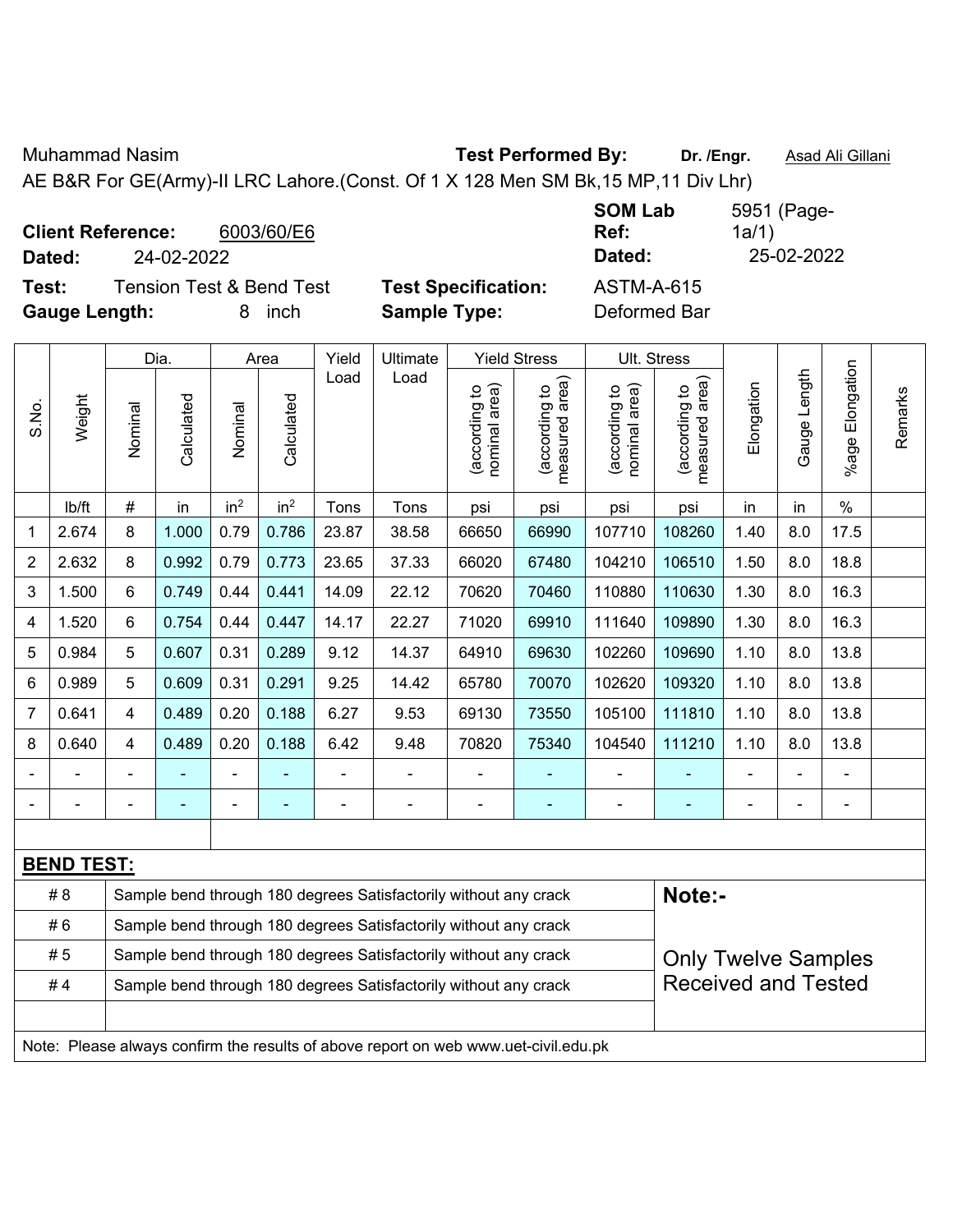Muhammad Nasim **Test Performed By: Dr. /Engr.** Asad Ali Gillani

AE B&R For GE(Army)-II LRC Lahore.(Const. Of 1 X 128 Men SM Bk,15 MP,11 Div Lhr)

| <b>Client Reference:</b><br>Dated: | 24-02-2022                          | 6003/60/E6 |                            | <b>SOM Lab</b><br>Ref:<br>Dated: | 5951 (Page-<br>1b/1)<br>25-02-2022 |
|------------------------------------|-------------------------------------|------------|----------------------------|----------------------------------|------------------------------------|
| Test:                              | <b>Tension Test &amp; Bend Test</b> |            | <b>Test Specification:</b> | <b>ASTM-A-615</b>                |                                    |
| <b>Gauge Length:</b>               |                                     | inch<br>8. | <b>Sample Type:</b>        | Deformed Bar                     |                                    |

|                                                                        |                                                                                     |                | Dia.           |                 | Area                     | Yield          | Ultimate                                                         |                                | <b>Yield Stress</b>             |                                | Ult. Stress                                 |            |                |                          |         |
|------------------------------------------------------------------------|-------------------------------------------------------------------------------------|----------------|----------------|-----------------|--------------------------|----------------|------------------------------------------------------------------|--------------------------------|---------------------------------|--------------------------------|---------------------------------------------|------------|----------------|--------------------------|---------|
| S.No.                                                                  | Weight                                                                              | Nominal        | Calculated     | Nominal         | Calculated               | Load           | Load                                                             | nominal area)<br>(according to | (according to<br>measured area) | nominal area)<br>(according to | (according to<br>measured area)<br>measured | Elongation | Gauge Length   | Elongation<br>$%$ age    | Remarks |
|                                                                        | lb/ft                                                                               | $\#$           | in             | in <sup>2</sup> | in <sup>2</sup>          | Tons           | Tons                                                             | psi                            | psi                             | psi                            | psi                                         | in         | in             | $\%$                     |         |
| 1                                                                      | 1.490                                                                               | 6              | 0.747          | 0.44            | 0.438                    | 11.26          | 16.94                                                            | 56460                          | 56720                           | 84920                          | 85310                                       | 1.60       | 8.0            | 20.0                     |         |
| $\overline{c}$                                                         | 1.477                                                                               | 6              | 0.743          | 0.44            | 0.434                    | 11.21          | 16.84                                                            | 56210                          | 56980                           | 84410                          | 85580                                       | 1.50       | 8.0            | 18.8                     |         |
| 3                                                                      | 0.635                                                                               | $\overline{4}$ | 0.488          | 0.20            | 0.187                    | 5.78           | 8.79                                                             | 63740                          | 68170                           | 96900                          | 103630                                      | 1.20       | 8.0            | 15.0                     |         |
| 4                                                                      | 0.623                                                                               | $\overline{4}$ | 0.483          | 0.20            | 0.183                    | 6.83           | 9.99                                                             | 75320                          | 82310                           | 110160                         | 120390                                      | 1.00       | 8.0            | 12.5                     |         |
|                                                                        | ÷,                                                                                  |                | $\blacksquare$ | ÷,              | ÷,                       | ÷,             | $\blacksquare$                                                   | ÷,                             | ÷                               |                                | ÷,                                          | ÷,         | ÷,             | ÷,                       |         |
|                                                                        | $\blacksquare$                                                                      | $\blacksquare$ | $\blacksquare$ | ÷,              | ÷                        | $\blacksquare$ | $\blacksquare$                                                   | $\blacksquare$                 | ÷,                              | ä,                             | $\blacksquare$                              | ÷,         | ä,             | $\blacksquare$           |         |
|                                                                        |                                                                                     |                | $\blacksquare$ | $\blacksquare$  | ۰                        | $\blacksquare$ | $\blacksquare$                                                   | $\blacksquare$                 | ٠                               |                                | ä,                                          | Ē,         | ä,             | $\blacksquare$           |         |
|                                                                        |                                                                                     |                |                |                 |                          |                |                                                                  |                                |                                 |                                |                                             |            |                |                          |         |
|                                                                        |                                                                                     |                |                |                 |                          |                |                                                                  |                                |                                 |                                |                                             |            | $\blacksquare$ |                          |         |
| ۰                                                                      | -                                                                                   |                | ٠              | $\blacksquare$  | $\overline{\phantom{0}}$ | ٠              | $\overline{\phantom{0}}$                                         | $\overline{a}$                 | $\overline{\phantom{0}}$        |                                | $\blacksquare$                              | -          | -              | $\overline{\phantom{a}}$ |         |
|                                                                        |                                                                                     |                |                |                 |                          |                |                                                                  |                                |                                 |                                |                                             |            |                |                          |         |
|                                                                        | <b>BEND TEST:</b>                                                                   |                |                |                 |                          |                |                                                                  |                                |                                 |                                |                                             |            |                |                          |         |
|                                                                        | #6                                                                                  |                |                |                 |                          |                | Sample bend through 180 degrees Satisfactorily without any crack |                                |                                 |                                | Note:-                                      |            |                |                          |         |
| #4<br>Sample bend through 180 degrees Satisfactorily without any crack |                                                                                     |                |                |                 |                          |                |                                                                  |                                |                                 |                                |                                             |            |                |                          |         |
|                                                                        |                                                                                     |                |                |                 |                          |                |                                                                  |                                |                                 |                                | <b>Only Six Samples</b>                     |            |                |                          |         |
|                                                                        |                                                                                     |                |                |                 |                          |                |                                                                  |                                |                                 |                                | <b>Received and Tested</b>                  |            |                |                          |         |
|                                                                        |                                                                                     |                |                |                 |                          |                |                                                                  |                                |                                 |                                |                                             |            |                |                          |         |
|                                                                        | Note: Please always confirm the results of above report on web www.uet-civil.edu.pk |                |                |                 |                          |                |                                                                  |                                |                                 |                                |                                             |            |                |                          |         |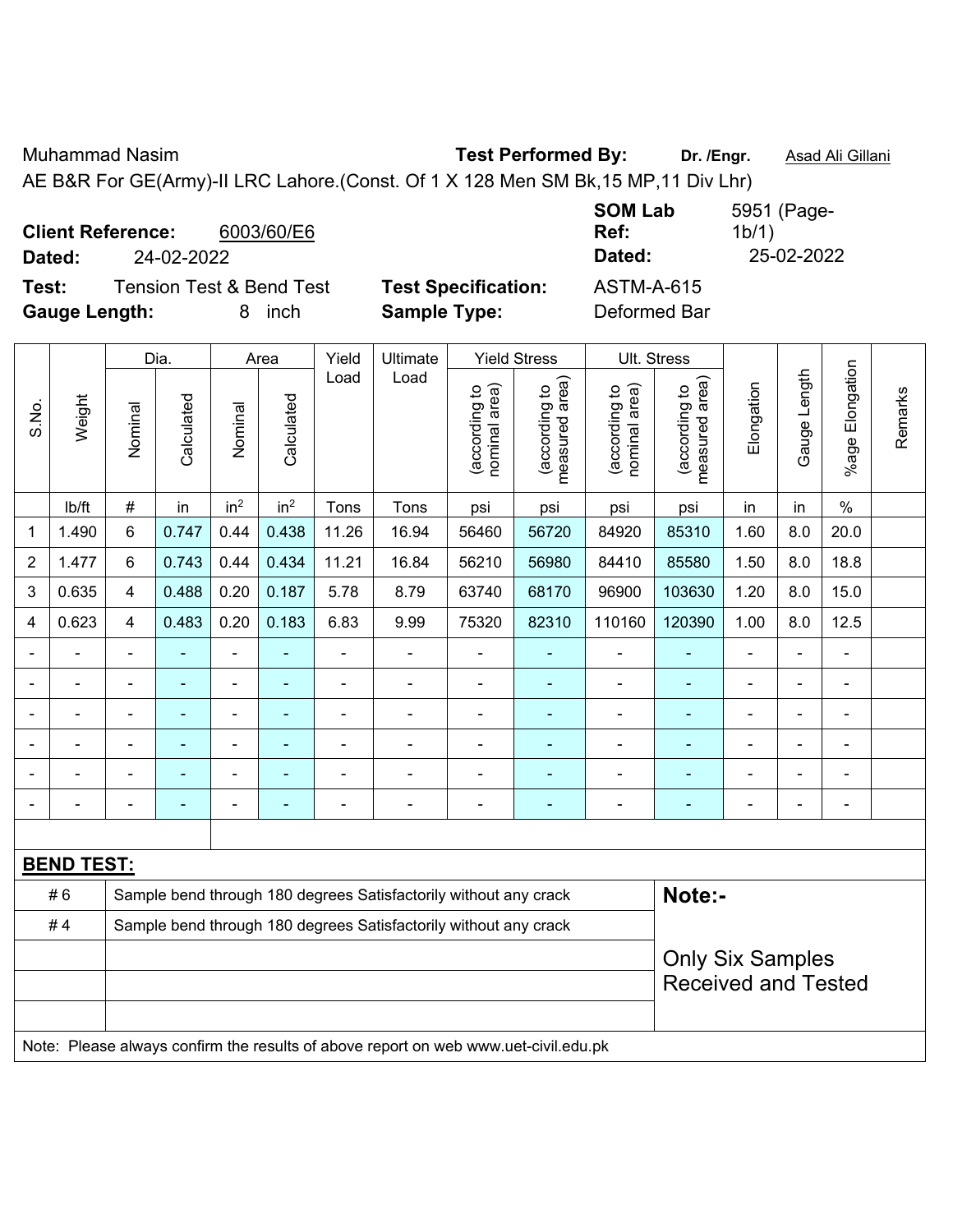Shahzad Wahid **Test Performed By:** Dr. /Engr. **Asad Ali Gillani** 

XEN GE(Army)-I Gwa.(Const. Of 8 X D type Flats(G+3) At Gwa Cantt)

| <b>Client Reference:</b> |            | 6180-2424/44/E-6                    |                            | <b>SOM Lab</b><br>Ref: | 5952 (Page-<br>1/1) |
|--------------------------|------------|-------------------------------------|----------------------------|------------------------|---------------------|
| Dated:                   | 16-02-2022 |                                     |                            | Dated:                 | 25-02-2022          |
| Test:                    |            | <b>Tension Test &amp; Bend Test</b> | <b>Test Specification:</b> | <b>ASTM-A-615</b>      |                     |
| <b>Gauge Length:</b>     |            | inch                                | <b>Sample Type:</b>        | Deformed Bar           |                     |

|                |                                                                                     |         | Dia.                   |                 | Area            | Yield | Ultimate |                                | <b>Yield Stress</b>             |                                | Ult. Stress                     |                |              |                    |         |
|----------------|-------------------------------------------------------------------------------------|---------|------------------------|-----------------|-----------------|-------|----------|--------------------------------|---------------------------------|--------------------------------|---------------------------------|----------------|--------------|--------------------|---------|
| S.No.          | Weight                                                                              | Nominal | Calculated             | Nominal         | Calculated      | Load  | Load     | nominal area)<br>(according to | (according to<br>measured area) | nominal area)<br>(according to | (according to<br>measured area) | Elongation     | Gauge Length | Elongation<br>%age | Remarks |
|                | lb/ft                                                                               | $\#$    | in                     | in <sup>2</sup> | in <sup>2</sup> | Tons  | Tons     | psi                            | psi                             | psi                            | psi                             | in             | in           | $\%$               |         |
| 1              | 2.589                                                                               | 8       | 0.984                  | 0.79            | 0.761           | 23.98 | 33.35    | 66940                          | 69490                           | 93120                          | 96660                           | 1.50           | 8.0          | 18.8               |         |
| $\overline{2}$ | 2.550                                                                               | 8       | 0.977                  | 0.79            | 0.749           | 24.28 | 33.76    | 67790                          | 71500                           | 94250                          | 99410                           | 1.60           | 8.0          | 20.0               |         |
| 3              | 1.482                                                                               | 6       | 0.745                  | 0.44            | 0.436           | 14.29 | 18.32    | 71640                          | 72290                           | 91820                          | 92660                           | 1.20           | 8.0          | 15.0               |         |
| 4              | 1.477                                                                               | 6       | 0.743                  | 0.44            | 0.434           | 14.07 | 18.25    | 70510                          | 71490                           | 91460                          | 92730                           | 1.60           | 8.0          | 20.0               |         |
| 5              | 1.048                                                                               | 5       | 0.626                  | 0.31            | 0.308           | 10.37 | 13.68    | 73760                          | 74240                           | 97330                          | 97960                           | 1.10           | 8.0          | 13.8               |         |
| 6              | 1.052                                                                               | 5       | 0.627                  | 0.31            | 0.309           | 10.55 | 14.02    | 75060                          | 75310                           | 99720                          | 100040                          | 1.10           | 8.0          | 13.8               |         |
| $\overline{7}$ | 0.668                                                                               | 4       | 0.500                  | 0.20            | 0.196           | 6.39  | 8.28     | 70480                          | 71920                           | 91280                          | 93140                           | 1.40           | 8.0          | 17.5               |         |
| 8              | 0.661                                                                               | 4       | 0.497                  | 0.20            | 0.194           | 6.29  | 8.18     | 69360                          | 71500                           | 90150                          | 92940                           | 1.50           | 8.0          | 18.8               |         |
|                |                                                                                     |         |                        |                 |                 |       |          |                                |                                 |                                |                                 |                |              |                    |         |
|                |                                                                                     |         |                        | $\blacksquare$  | $\overline{a}$  |       |          | $\blacksquare$                 | ٠                               | $\blacksquare$                 |                                 | $\blacksquare$ | ÷            | $\blacksquare$     |         |
|                |                                                                                     |         |                        |                 |                 |       |          |                                |                                 |                                |                                 |                |              |                    |         |
|                | <b>BEND TEST:</b>                                                                   |         |                        |                 |                 |       |          |                                |                                 |                                |                                 |                |              |                    |         |
|                |                                                                                     |         | No Bend test performed |                 |                 |       |          |                                |                                 |                                | Note:-                          |                |              |                    |         |
|                |                                                                                     |         |                        |                 |                 |       |          |                                |                                 |                                |                                 |                |              |                    |         |
|                |                                                                                     |         |                        |                 |                 |       |          |                                |                                 | <b>Only Eight Samples</b>      |                                 |                |              |                    |         |
|                |                                                                                     |         |                        |                 |                 |       |          |                                |                                 |                                | <b>Received and Tested</b>      |                |              |                    |         |
|                | Note: Please always confirm the results of above report on web www.uet-civil.edu.pk |         |                        |                 |                 |       |          |                                |                                 |                                |                                 |                |              |                    |         |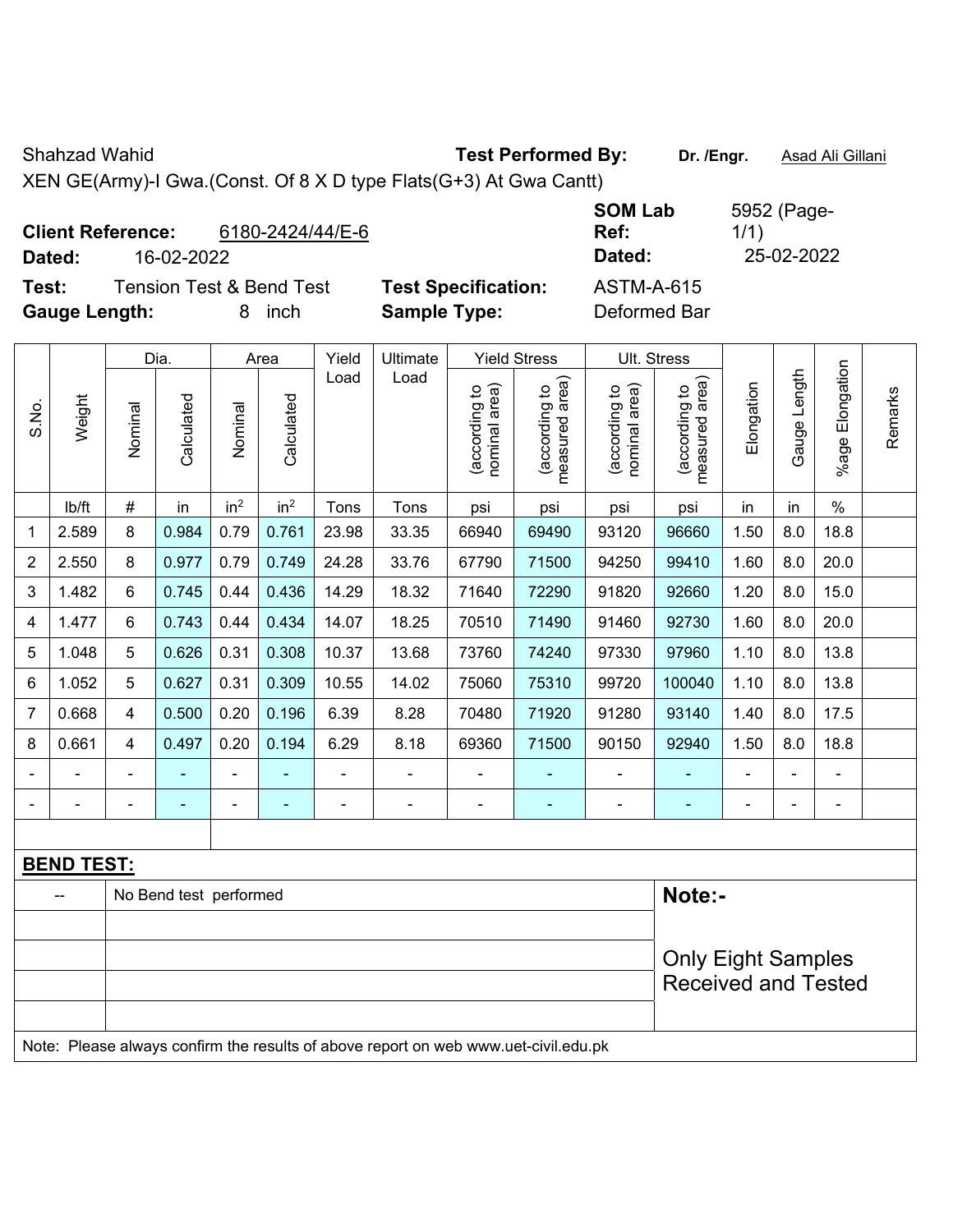Sub Divisional officer, **Test Performed By:** Dr. /Engr. **Asad Ali Gillani** Associated By: Dr. /Engr. **Asad Ali Gillani** 

BSD Shujabad.(Const. Of Building For Govt. Girls high School At Kotla Tolay Khan,Multan)

| <b>Client Reference:</b> |            | 524/Shujabad                        |                            | <b>SOM Lab</b><br>Ref: | 5953 (Page-<br>1/1) |
|--------------------------|------------|-------------------------------------|----------------------------|------------------------|---------------------|
| Dated:                   | 31-12-2021 |                                     |                            | Dated:                 | 25-02-2022          |
| Test:                    |            | <b>Tension Test &amp; Bend Test</b> | <b>Test Specification:</b> | <b>ASTM-A-615</b>      |                     |
| <b>Gauge Length:</b>     |            | inch<br>8.                          | <b>Sample Type:</b>        | Deformed Bar           |                     |

|                                                                        |                                                                                     |                | Dia.       |                              | Area                     | Yield          | Ultimate                                                         |                                | <b>Yield Stress</b>                         |                                | Ult. Stress                     |                |                |                       |         |
|------------------------------------------------------------------------|-------------------------------------------------------------------------------------|----------------|------------|------------------------------|--------------------------|----------------|------------------------------------------------------------------|--------------------------------|---------------------------------------------|--------------------------------|---------------------------------|----------------|----------------|-----------------------|---------|
| S.No.                                                                  | Weight                                                                              | Nominal        | Calculated | Nominal                      | Calculated               | Load           | Load                                                             | nominal area)<br>(according to | (according to<br>neasured area)<br>measured | nominal area)<br>(according to | (according to<br>measured area) | Elongation     | Gauge Length   | Elongation<br>$%$ age | Remarks |
|                                                                        | lb/ft                                                                               | $\#$           | in         | in <sup>2</sup>              | in <sup>2</sup>          | Tons           | Tons                                                             | psi                            | psi                                         | psi                            | psi                             | in             | in             | $\%$                  |         |
| 1                                                                      | 2.644                                                                               | 8              | 0.995      | 0.79                         | 0.777                    | 23.19          | 34.48                                                            | 64740                          | 65830                                       | 96250                          | 97860                           | 1.70           | 8.0            | 21.3                  |         |
| $\overline{2}$                                                         | 1.517                                                                               | 6              | 0.754      | 0.44                         | 0.446                    | 17.76          | 22.07                                                            | 89010                          | 87810                                       | 110620                         | 109130                          | 1.00           | 8.0            | 12.5                  |         |
| 3                                                                      | 0.693                                                                               | 4              | 0.510      | 0.20                         | 0.204                    | 6.85           | 9.14                                                             | 75540                          | 74060                                       | 100830                         | 98850                           | 1.20           | 8.0            | 15.0                  |         |
| $\blacksquare$                                                         | ä,                                                                                  | $\blacksquare$ | ÷          | ÷,                           | $\blacksquare$           | ä,             | ÷,                                                               | $\blacksquare$                 | ÷,                                          | $\overline{\phantom{a}}$       | $\blacksquare$                  |                | $\blacksquare$ | $\blacksquare$        |         |
|                                                                        | $\blacksquare$                                                                      | $\blacksquare$ | ÷          | $\blacksquare$               | $\blacksquare$           | $\blacksquare$ | $\blacksquare$                                                   | $\overline{\phantom{a}}$       | $\blacksquare$                              | $\blacksquare$                 | $\blacksquare$                  | $\blacksquare$ | $\blacksquare$ | $\blacksquare$        |         |
|                                                                        | $\blacksquare$                                                                      | $\blacksquare$ | ÷          | ÷,                           | $\overline{\phantom{a}}$ | L,             | ä,                                                               | $\blacksquare$                 | ÷,                                          | $\overline{\phantom{a}}$       | ÷                               |                | ÷              | $\blacksquare$        |         |
|                                                                        | $\blacksquare$                                                                      | $\blacksquare$ | ۰          | $\qquad \qquad \blacksquare$ | $\blacksquare$           | $\blacksquare$ | $\blacksquare$                                                   | $\blacksquare$                 | $\blacksquare$                              | $\blacksquare$                 | $\blacksquare$                  | $\blacksquare$ |                | $\blacksquare$        |         |
|                                                                        |                                                                                     |                |            | L.                           |                          |                |                                                                  | $\blacksquare$                 | Ē,                                          | $\blacksquare$                 |                                 |                |                | $\blacksquare$        |         |
|                                                                        |                                                                                     |                |            |                              |                          |                |                                                                  |                                |                                             |                                |                                 |                |                |                       |         |
|                                                                        |                                                                                     |                |            | $\blacksquare$               | $\blacksquare$           | $\blacksquare$ | $\blacksquare$                                                   | $\blacksquare$                 | ۰                                           | $\blacksquare$                 | ۰                               |                |                | $\blacksquare$        |         |
|                                                                        |                                                                                     |                |            |                              |                          |                |                                                                  |                                |                                             |                                |                                 |                |                |                       |         |
|                                                                        | <b>BEND TEST:</b>                                                                   |                |            |                              |                          |                |                                                                  |                                |                                             |                                |                                 |                |                |                       |         |
|                                                                        | # 8                                                                                 |                |            |                              |                          |                | Sample bend through 180 degrees Satisfactorily without any crack |                                |                                             |                                | Note:-                          |                |                |                       |         |
| #6<br>Sample bend through 180 degrees Satisfactorily without any crack |                                                                                     |                |            |                              |                          |                |                                                                  |                                |                                             |                                |                                 |                |                |                       |         |
| #4                                                                     |                                                                                     |                |            |                              |                          |                | Sample bend through 180 degrees Satisfactorily without any crack |                                |                                             |                                | <b>Only Six Samples</b>         |                |                |                       |         |
|                                                                        |                                                                                     |                |            |                              |                          |                |                                                                  | <b>Received and Tested</b>     |                                             |                                |                                 |                |                |                       |         |
|                                                                        |                                                                                     |                |            |                              |                          |                |                                                                  |                                |                                             |                                |                                 |                |                |                       |         |
|                                                                        | Note: Please always confirm the results of above report on web www.uet-civil.edu.pk |                |            |                              |                          |                |                                                                  |                                |                                             |                                |                                 |                |                |                       |         |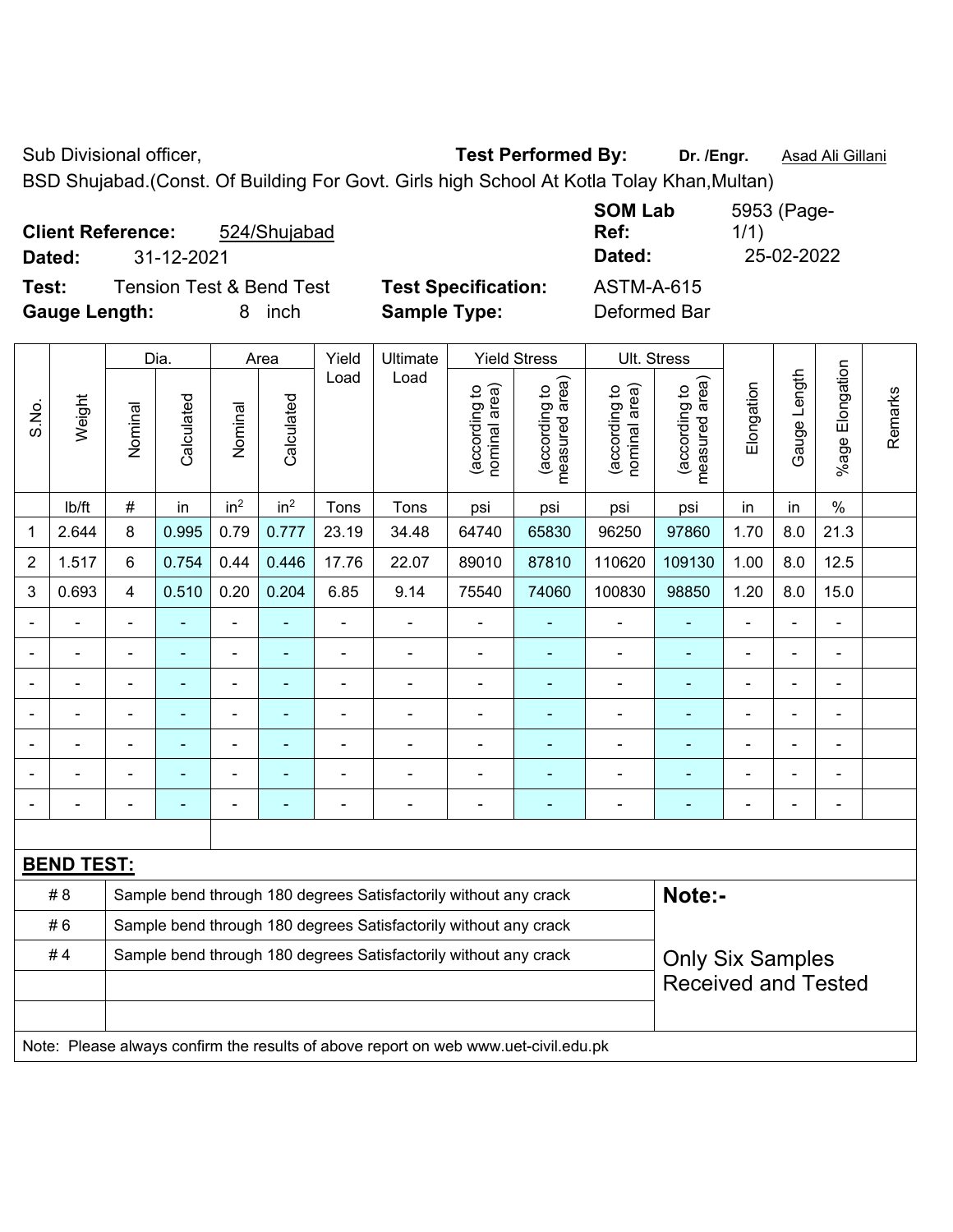**Test Performed by**: Dr. Asad Ali Gillani

Muhammad Javed Project Manager, Pearl Continental Hotel(PCH), Multan.

**Client Reference No.: Nil Client Reference No.: Nil SOM Lab Ref**: CED/SOM/5945 (Page-1/1) Dated: 25-02-2022 **Test Type:** Tensile Test **Sample Type:** Anchor Bolt- M16

# **Tensile Test Results:-**

Sample No. | Sample Type **Tested Diameter of Bolt (mm) Ultimate Load (kN) Ultimate Tensile Stress (MPa) % Elongation**  1 Anchor Bolt (M16) 12.6 | 80.0 | 640 | 30.0

**Note:** Please always confirm the results on web www.uet-civil.edu.pk